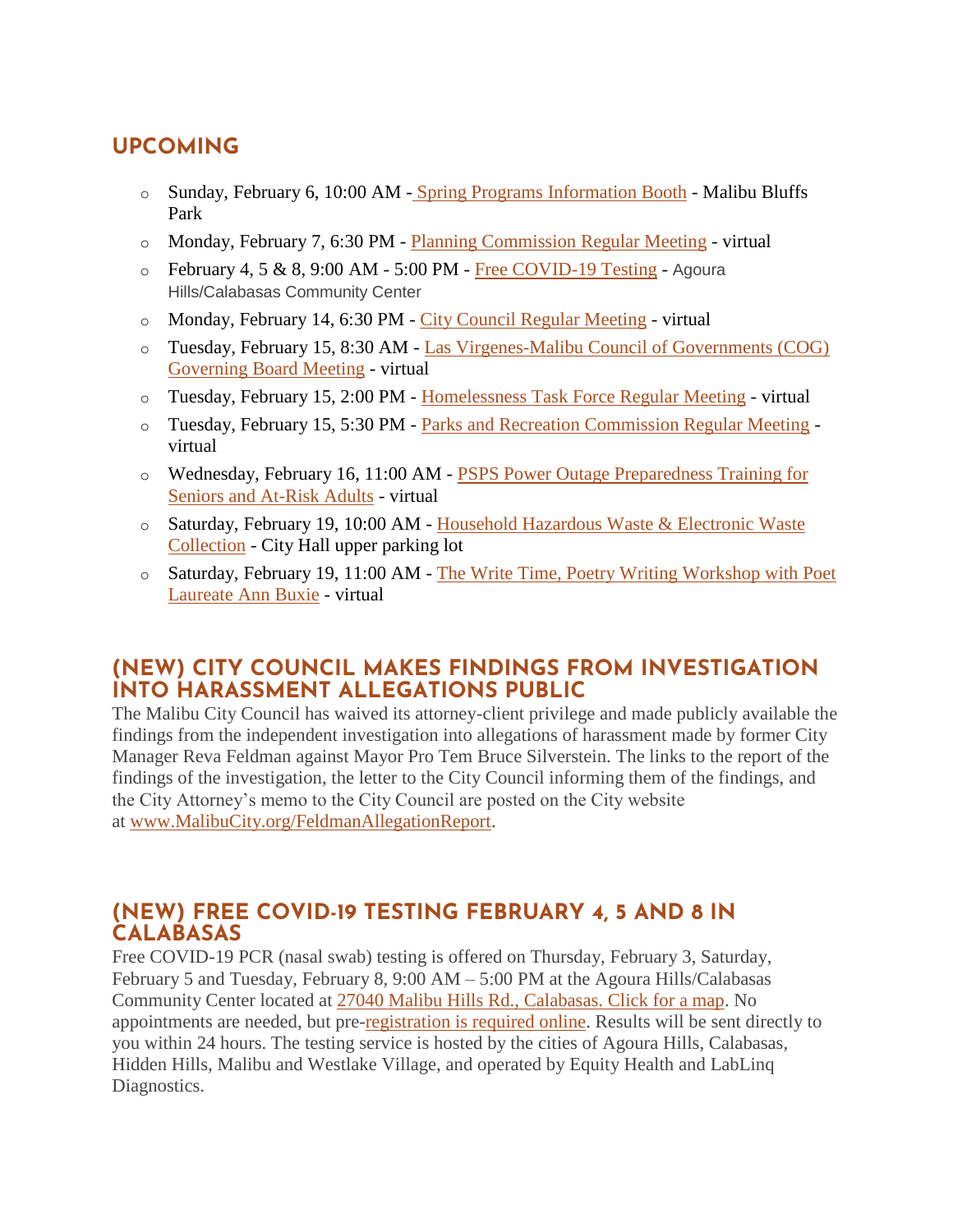# **FREE AT-HOME COVID-19 TESTS AVAILABLE TO BE SHIPPED TO YOUR HOME**

Every home in the U.S. is eligible to order free at-home rapid COVID-19 tests shipped direct by the U.S. Postal Service. Limit four per household. Orders will usually ship in 7-12 days. [Click to](https://special.usps.com/testkits)  [order.](https://special.usps.com/testkits) The Centers for Disease Control and Prevention (CDC) recommends using an at-home test: if you have a fever, sore throat, runny nose, or loss of taste or smell; at least five days after having come into contact with someone with COVID-19; and before gathering with a group of people, especially with those at risk of getting severe illness from COVID-19. Public Health officials advise also continuing to use other risk-reduction strategies, including getting vaccinated and wearing facemasks in crowded or public settings, especially N95, K95 or surgical quality facemasks that offer more protection from the extremely contagious Omicron variant.

# **(NEW) CITY OF MALIBU AND MALIBU MEDICAL GROUP HOST 28TH DAY OF FREE, DRIVE-THROUGH COVID-19 TESTING AT CITY HALL**

The City of Malibu and Malibu Medical Group hosted two more another successful, free drivethrough COVID-19 testing days at Malibu City Hall on January 22 and 29. Over two days, 118 people received PCR (nasal swab) tests. The City has now offered 28 free testing days since the pandemic started. The City thanks Malibu Community Emergency Response Team (CERT) team members, who donated 55 hours of volunteer time, and City and Malibu Medical Group staff for operating the event.

#### **(NEW) MALIBU REBUILDS - STATISTICS**

Staff continues to work with homeowners to rebuild. Here are the current Woolsey Fire rebuild statistics. See [continuously](https://malibupermits.ci.malibu.ca.us/WoolseyRebuildStats.aspx?returnId=901) updated statistics on the Rebuild Portal.

- o Single Family Dwellings building permits issued 219
- o Single Family Dwellings complete 69
- o Multifamily building permits issued 18 units
- o Multifamily building units complete- 12 units

# **TEMPORARY CLOSURE OF CITY HALL TO THE PUBLIC EXTENDED THROUGH FEBRUARY 11 DUE TO HIGH RATES OF COVID-19**

The temporary closure of Malibu City Hall to the public has been extended through February 11 due to the high rates of COVID-19 cases and community transmission in Los Angeles County. Aside from in-person services in City Hall, the City staff and departments will continue to work and offer all services normally. The City Manager and Public Safety Manager will assess the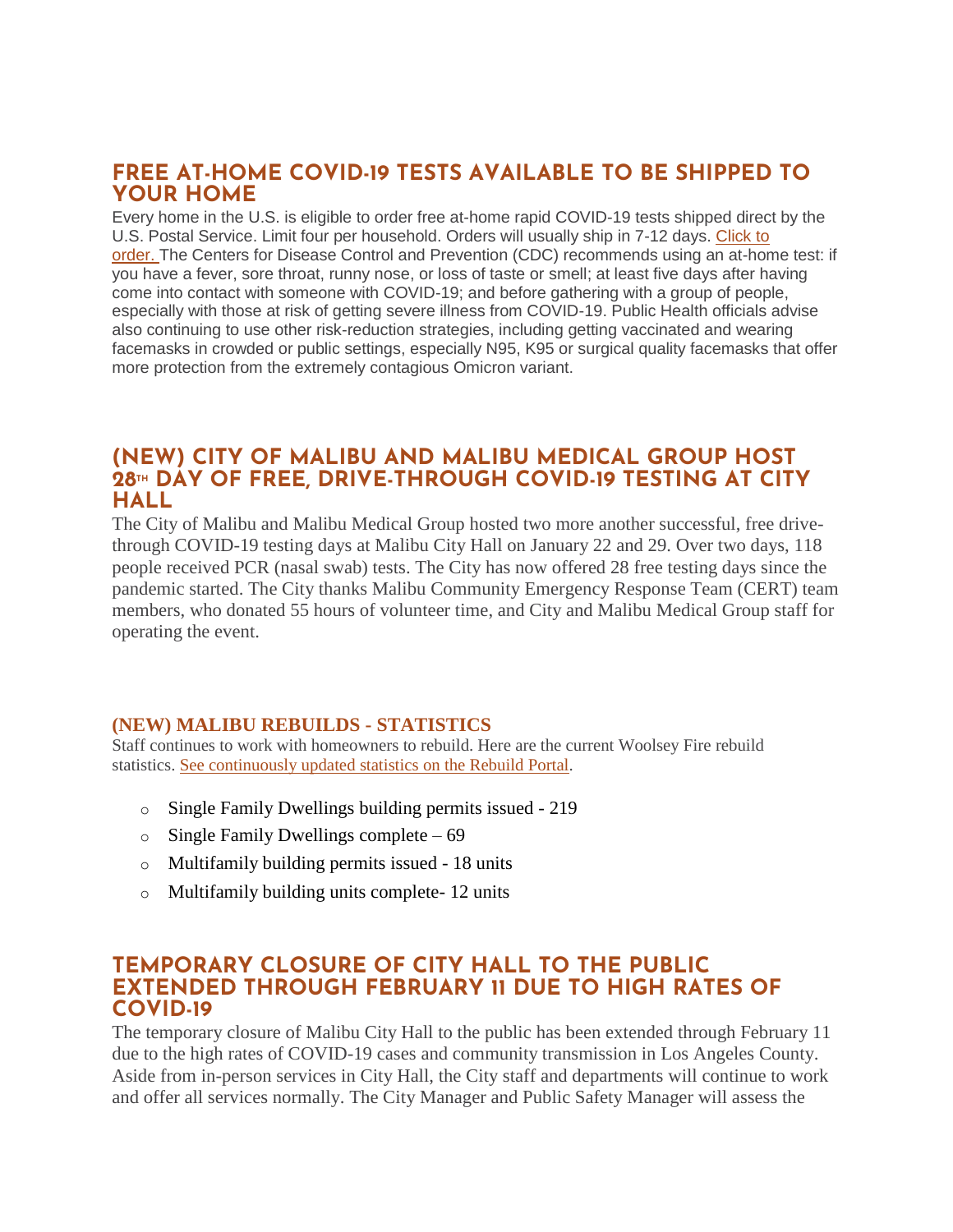situation on a daily basis, and will re-open City Hall if conditions improve sufficiently. Any changes will be announced on the City's website, social media and e-notification system. To sign up to receive COVID-19 e-notifications via text and/or email,

visit [www.MalibuCity.org/News](http://www.malibucity.org/News) and scroll to "COVID-19/Coronavirus." Staff is available to assist anyone with City business by phone, email or video call, including plan review, permit issuance and help with Woolsey Fire rebuild projects. Building Inspection operations will remain the same.

#### **To make virtual appointments with City staff and Departments, please call or email:**

- o Building Safety Department (including Environmental Health, Coastal Engineering and Geotechnical Engineering): Call 310-456-2489, ext. 390. Email [mbuilding@malibucity.org.](mailto:mbuilding@malibucity.org)
- o Planning Department: Call 310-456-2489, ext. 485. Email [mplanning@malibucity.org.](mailto:mplanning@malibucity.org)
- o Public Works Department: Call 310-456-2489, ext. 391 . Email [mpublicworks@malibucity.org.](mailto:mpublicworks@malibucity.org)
- o All other City business: 310-456-2489, ext. 392. Email [info@malibucity.org.](mailto:info@malibucity.org)

All Brown Act public meetings including City Council and Commissions will continue virtually as scheduled. The Senior Center is closed, but Senior Center staff are available to assist any seniors in the community that need help and the Dial-A-Ride program will continue to operate. For assistance, call the Senior Center at 310-456-2489, ext. 357.

# **MALIBU REBUILDS - PLANNING CONSULTATIONS AND REBUILD RESOURCES**

The Fire Rebuild team is available Monday through Friday at City Hall for complimentary oneon-one consultations about any fire rebuild project. Contact Aakash Shah at [ashah@malibucity.org](mailto:ashah@malibucity.org) to set an appointment for phone or online meeting. For ideas about how to get started with your project, as well as numerous handouts, forms and resources, visit the Rebuild [webpage.](https://www.malibucity.org/901/Malibu-Rebuilds)

# **(NEW) COVID-19 RESPONSE UPDATE**

City staff continues to monitor and respond to the pandemic by participating in regular briefings and conference calls with partner agencies and issuing alerts and notifications regarding changes to the situation. On January 31, Los Angeles County Department of Public Health (LADPH) confirmed 37 new deaths and 8,786 new cases. Other key updates from [the County's COVID-19](http://publichealth.lacounty.gov/media/coronavirus/data/index.htm)  [Dashboard](http://publichealth.lacounty.gov/media/coronavirus/data/index.htm) as of January 31, 2022 include the following:

- o 1,901 confirmed positive cases and 13 deaths in the City of Malibu to date
- o 2,668,094 confirmed cases and 28,998 deaths in LA County to date
- o 3,710 current hospitalizations in LA County, a decrease of 1,089 since January 19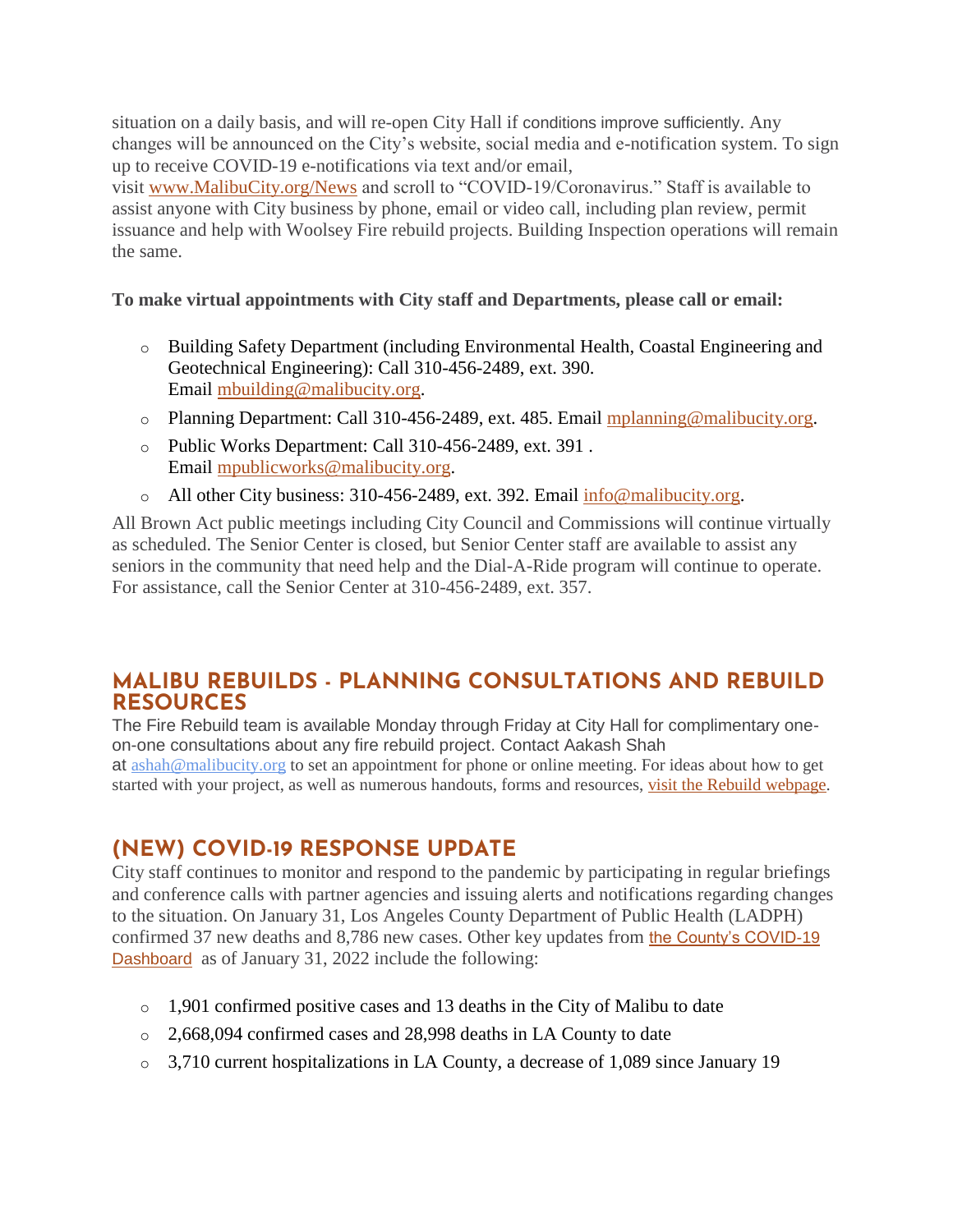# **(NEW) MALIBU SECURES STATE GRANT FOR WILDFIRE PREVENTION EDUCATION**

As part of the City of Malibu's ongoing efforts to be prepared for and help residents be prepared for wildfires, the City has secured a \$65,000 grant from the California Department of Forestry and Fire Protection (CAL FIRE) for the City's Wildfire Prevention Education project. The project will provide training for residents in hardening homes against embers by hosting three sessions of the National Fire Protection Association (NFPA) home wildfire hardening courses, expanding the content of the City's annual Wildfire and Disaster Preparedness Expo, providing focused wildfire preparedness handout materials, and purchasing a fire extinguisher training system to teach residents how to put out small spot fires caused by weed whacking and other ignition sources. Learn more about the City's fire safety efforts [on the webpage.](http://www.malibucity.org/FireSafety)

# **COMMUNITY VOLUNTEERS NEEDED IN MALIBU FOR THE 2022 LA COUNTY HOMELESS COUNT, RESCHEDULED TO FEBRUARY 23**

Malibu community members are invited to volunteer to join the annual Homeless Count taking place in Malibu, which has been rescheduled to Wednesday, February 23. Join the thousands of volunteers who help the Los Angeles Homeless Services Authority conduct the annual street count of County of Los Angeles's homeless population. Learn more or sign up to volunteer at [TheyCountWillYou.org.](https://www.theycountwillyou.org/) Volunteers must be at least 18 years old. For more information, contact Public Safety Liaison Luis Flores at [LFlores@MalibuCity.org](mailto:LFlores@MalibuCity.org) or 310-456-2489, ext. 236.

# **PSPS POWER OUTAGE PREPAREDNESS TRAINING FOR SENIORS AND AT-RISK ADULTS, FEBRUARY 16**

The City will provide a free virtual training to help seniors and at-risk adults be prepared for Public Safety Power Shutoffs (PSPS) on Wednesday, February 16, 11:00 AM. A free backup battery is available to participating Malibu residents who complete the training, a quiz and provide a copy of their photo ID. Limit one per household. The training is open to all, but the backup batteries are available only to residents who live within city limits. [RSVP online for this](http://malibusafety.eventbrite.com/)  [free virtual training.](http://malibusafety.eventbrite.com/) If you have any questions or would like to schedule training for you neighborhood or community group, please email [publicsafety@malibucity.org.](mailto:publicsafety@malibucity.org)

#### **RESOURCES TO HELP MALIBU COMMUNITY MEMBERS STAY AWARE OF CRIME AND PUBLIC SAFETY IN THEIR NEIGHBORHOOD**

Malibu residents, businesses, employees, students and others in the community can access valuable information about crime and public safety in their neighborhoods using a crime mapping website and monthly crime and public safety reports from County agencies. Members of the public can track recent crime activity in their neighborhood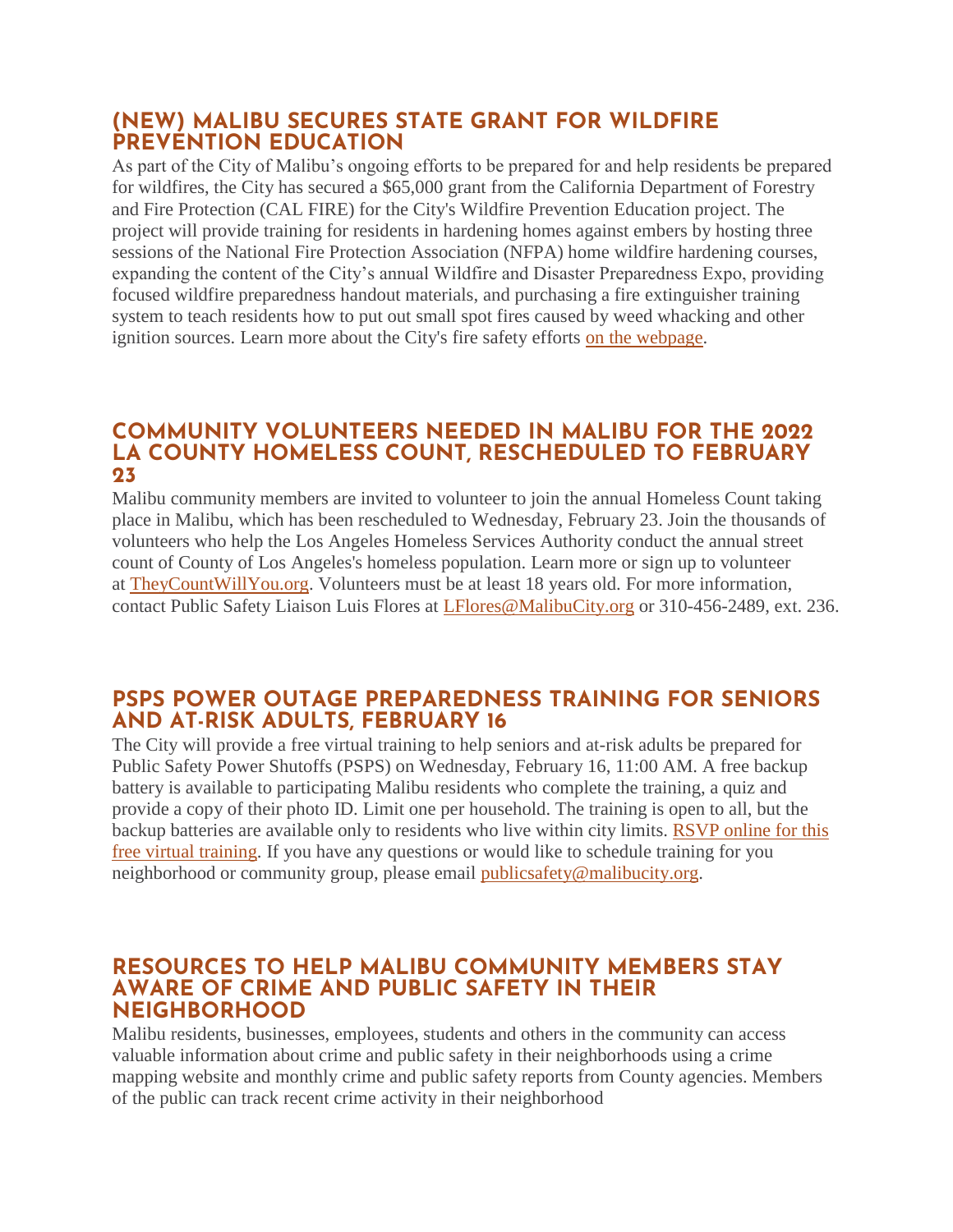using [www.CrimeMapping.com,](http://www.crimemapping.com/) which automatically extracts data from Los Angeles County Sheriff's Department databases. Users can also sign up to receive email alerts when crimes occur in a specific location. There is no cost to the City or to individual users. Another valuable resource for situational awareness are the monthly incident reports provided to the City by the County Sheriff's Department, Fire Department and Lifeguard Division. The most recent reports and an archive of past reports are available to view, download or print on [the Public Safety](https://www.malibucity.org/PublicSafety)  [webpage.](https://www.malibucity.org/PublicSafety)

# **SCHEDULE YOUR HOME WILDFIRE HARDENING ASSESSMENT**

The City continues to offer its no-cost Home Ignition Zone Assessment Program for homeowners. The Fire Liaisons will visit your home and give you a checklist of simple, often inexpensive steps you can take to harden your home against flying embers, a major cause of homes igniting during wind-driven wildfires like the Woolsey Fire. To schedule an appointment or for help with wildfire preparedness, email [Firesafety@malibucity.org](mailto:Firesafety@malibucity.org) or call 310-456-2489, ext. 387 or [visit the Fire Safety webpage.](https://www.malibucity.org/firesafety)

### **COMMISSIONS RECOMMEND SUSPENDING WESTWARD BEACH PARKING PROJECT AND FURTHER STUDY**

During a special joint virtual meeting of the City's Public Works and Public Safety Commissions on January 20, the Commissions voted to recommend to the City Council to suspend the proposed Westward Beach Road Parking project. Community concerns were raised about the project related to the ongoing beach erosion that led to the recent collapse of the connector road leading from Westward Beach Road into the Point Dume Parking lot and other issues. The Commissions recommended further environmental, safety and coastal engineering review, and getting community input before moving the project forward. [The meeting video and staff report](https://malibucity.primegov.com/Portal/Meeting?compiledMeetingDocumentFileId=2317)  [are available to view on the website.](https://malibucity.primegov.com/Portal/Meeting?compiledMeetingDocumentFileId=2317) The item will be scheduled for a future City Council meeting, with details to be announced when they become available.

# **(NEW) MALIBU MIDDLE AND HIGH SCHOOL IMPROVEMENTS PROJECT**

On December 17, 2021, the Santa Monica-Malibu Unified School District (SM-MUSD) submitted the draft Malibu Middle and High School (MMHS) Specific Plan for processing. Implementation of the specific plan is planned in four phases between 2022 -2031 for the continued reconstruction of the middle and high school facilities, restoration of the creek, etc. The Specific Plan also proposes to modify several development standards including the Environmentally Sensitive Habitat (ESHA) setback, height, and grading quantities. The required Coastal Development Permit for Phase 1 of the Specific Plan has also been submitted and is being processed concurrently. It includes abatement and demolition of the school facilities associated with the former Juan Cabrillo Elementary School, a lot merger, new parking areas,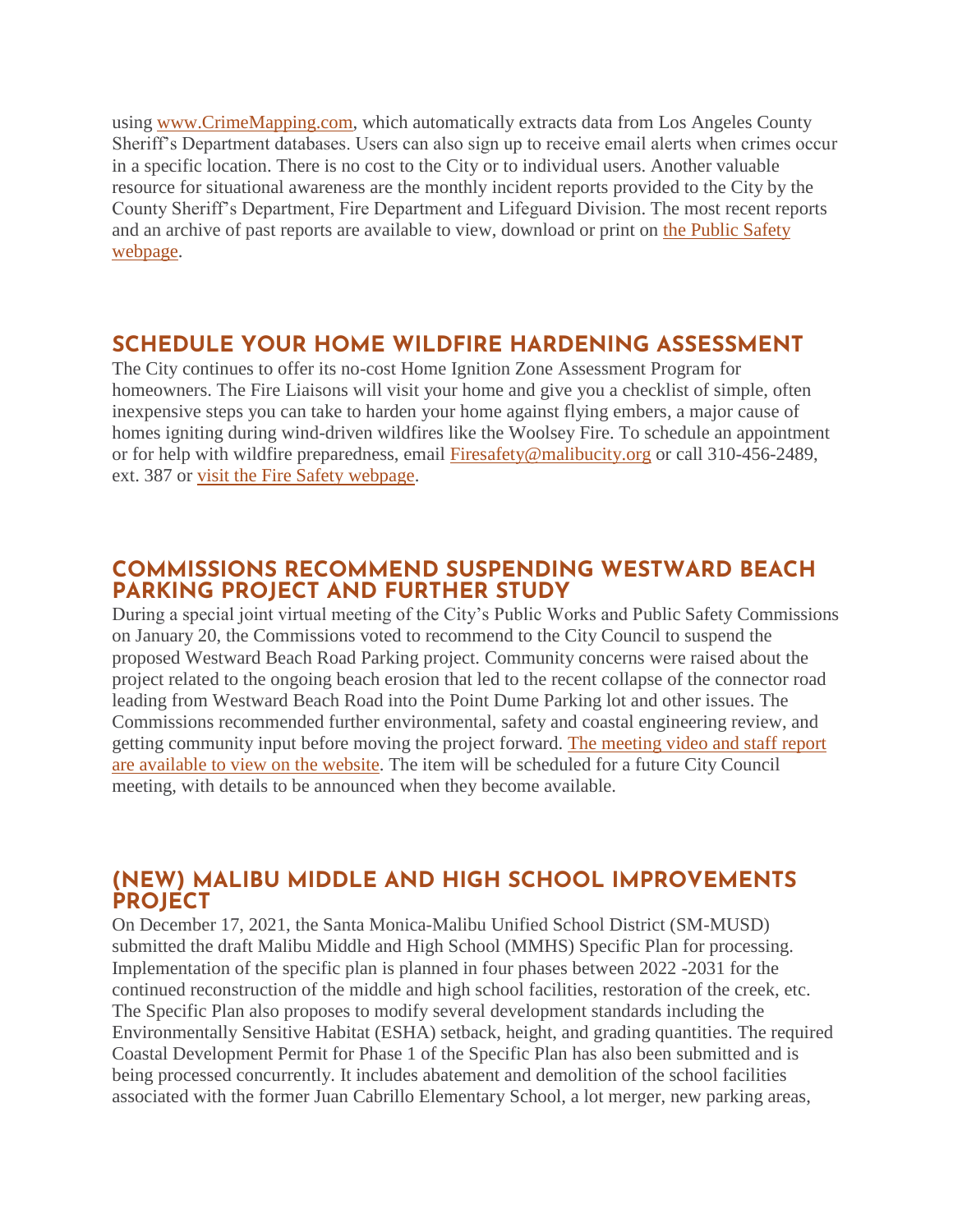ESHA restoration, and associated development. At the January 26, 2021 SM-MUSD Board of Education meeting, the Final Environmental Impact Report (FEIR) was certified and the MMHS Specific Plan was approved.

Under the California Environmental Quality Act, the City of Malibu serves as a responsible agency for this project and will be relying on the FEIR recently certified by the Board of Education. The project requires review by the City Environmental Review Board, Planning Commission, and approval by City Council before it is forwarded to the California Coastal Commission for final certification of the Specific Plan. The City has provided an initial set of comments on the application and is working with SM-MUSD to address those comments. At this time, City public hearings have not been scheduled. For more information, [visit the project](https://malibucity.org/397/Malibu-Middle-High-School-Improvements)  [webpage.](https://malibucity.org/397/Malibu-Middle-High-School-Improvements)

# **ACCESSORY DWELLING UNITS ORDINANCE HEARING MARCH 7**

The Planning Commission will hold a public hearing on the City's Accessory Dwelling Unit (ADU) draft ordinance on Monday, March 7. The hearing was rescheduled on January 18 due to the high number of items on the agenda, including Woolsey Fire rebuild time extensions and projects. In addition, the California Coastal Commission [submitted redline comments](https://malibucity.org/DocumentCenter/View/29239/PC220118_Item-4D_Correspondence_CCC) on the City's draft LCP ordinance. City staff will address these comments in the March 7 staff report. On January 21, the California Coastal Commission issued two memorandums which affect the draft ordinance. Community members are invited to attend, watch and give public comment. The State has identified ADUs as an important tool to create more affordable housing amidst California's housing crisis, and has passed several laws to make it easier to build ADUs. The City is preparing an ordinance to be consistent with the State laws, and to ensure the regulations reflect Malibu's needs and characteristics. The staff report, viewing and commenting instructions will be posted prior to the meeting [on the website.](http://www.malibucity.org/virtualmeeting) For more information about ADU regulations in the City of Malibu, [visit the ADU webpage.](https://www.malibucity.org/adu)

#### **MALIBU INN MOTEL PROJECT HEARING APRIL 4**

The Planning Commission will hold a public hearing on April 4 on the Malibu Inn Motel project environmental document and project entitlements. The hearing was continued on January 11 to allow time for staff to contact the Regional Water Quality Control Board for clarification on whether the proposed project continues to be exempt [pursuant to Table 4-zz.](https://malibucity.org/DocumentCenter/View/29241/Table4-zzResolutionR14-003) Previous meeting materials and more information about the project are available [on the webpage.](https://www.malibucity.org/810/Malibu-Inn-Motel)

# **SPECIAL EVENTS REPORT**

There are currently two permitted upcoming events, on February 5 and February 10. The City of Malibu Planning Department posts a [weekly report of approved event permits on the website.](https://www.malibucity.org/DocumentCenter/View/24661/Permitted-Events) In order for members of the public to be informed of pending event permit applications and to provide an additional opportunity for public input, the City has changed the Event Permit Report format to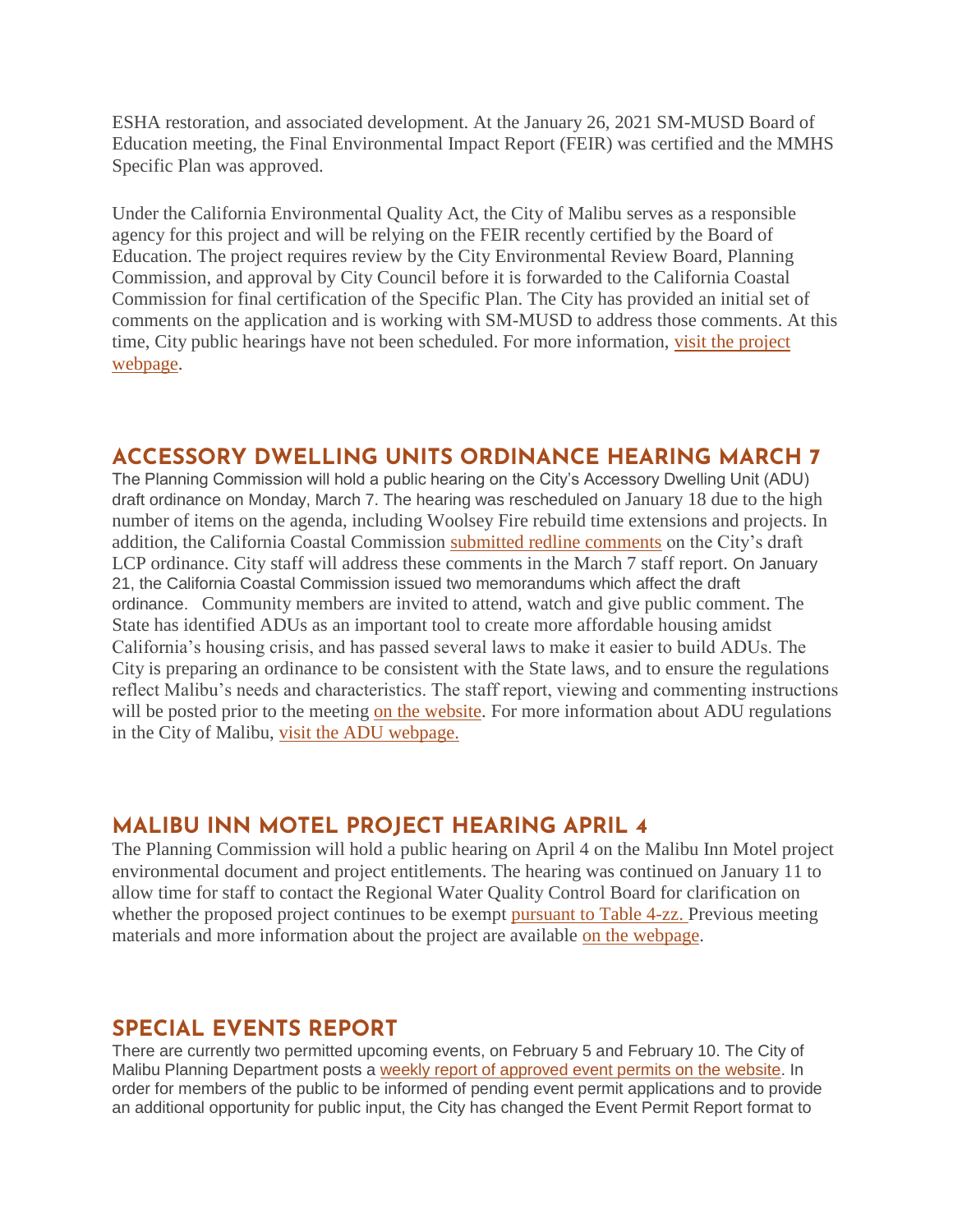include all event permit applications deemed complete for review for consistency and compliance with the requirements of the Malibu Municipal Code and the Planning Director's action on each application. The updated Event Permit Report has been posted to the City's website. To sign up to receive an email or text message when an updated Event Permit Report is posted, [visit the e](https://www.malibucity.org/news)[notifications page](https://www.malibucity.org/news) (scroll down to the "Special Event Permit Report" category).

# **(NEW) MALIBU TO TRANSITION TO TIME-OF-USE RATES, CUSTOMERS CAN OPT OUT**

Malibu's electricity service from Clean Power Alliance (CPA) is transitioning to Time of Use (TOU) rates, which will reduce the cost of energy earlier in the day and late at night when demand is lower. Starting in March, customers can save money by reducing their energy use during peak hours between 4:00 PM and 9:00 PM. That can help the environment because prices are lower during the day when clean, inexpensive solar power is abundant. It also reduces strain on the electric grid, which can help prevent power outages. Customers can opt out at any time. [See your options and learn more on the website.](http://cleanpoweralliance.org/TimeMatters)

# **(NEW) FREE SPRINKLER TIMER AND INSTALLATION THROUGH MALIBU SMART WATER CONSERVATION PROGRAM**

Malibu residents may be eligible for a free Rachio Smart Sprinkler Timer and installation as part of the Malibu Smart water conservation program, a joint effort of the City of Malibu, Los Angeles County Waterworks, and West Basin Municipal Water District. These timers, valued at \$200, make it easy to control your sprinklers from your smart phone and automatically adjust water levels based on the weather conditions to reduce water waste. Malibu Smart also offers free installation, valued at \$300. The timers are available for a limited time on a first-come, firstserved basis. [Sign up on the webpage.](https://1num06zo47s.typeform.com/to/TA28QGIC)

# **(NEW) FREE WATER-SAVING DEVICES AND \$500 REBATES FOR WATER-EFFICIENT LAUNDRY MACHINES**

West Basin Municipal Water District is offering qualified Malibu residents free indoor watersaving device kits as part of its Change & Save program, which aims to inspire residents to save water and money by upgrading to high-efficiency indoor water fixtures. Kits will be sent by mail to your home in two to four weeks. The program also offers a rebate of up to \$500 for the purchase of a qualifying high-efficiency clothes washer. For more information and to sign up, [visit the](https://www.westbasin.org/conservation/conservation-programs/change-and-save/)  [West Basin website.](https://www.westbasin.org/conservation/conservation-programs/change-and-save/)

# **(NEW) FAQ FOR SEPTIC SYSTEM POINT-OF-SALE INSPECTIONS**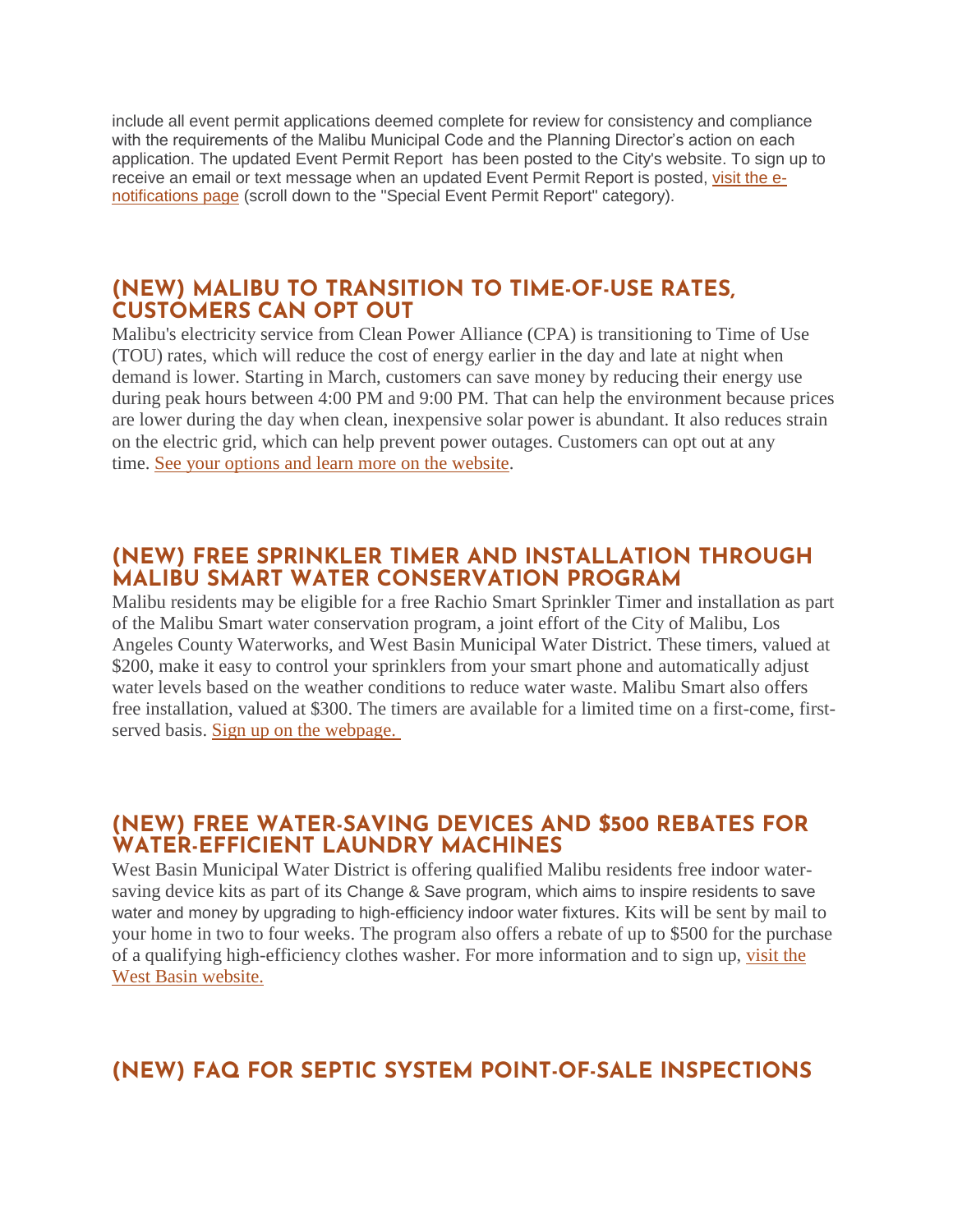The City created a frequently asked questions (FAQ) handout for the Onsite Wastewater Treatment System (OWTS) Point of Sale Inspection Program. For answers to questions about obtaining an operating permit prior to a property's point of sale, the transfer of an operating permit, and certificates of inspection, [see the FAQ handout.](https://www.malibucity.org/DocumentCenter/View/29289/Point-of-Sale-Inspections) To learn more about the City's Operating Permit Program, [visit the webpage.](https://www.malibucity.org/515/Operating-Permit-Program)

# **(NEW) ONLINE TRAININGS FOR CITY-REGISTERED OWTS PRACTITIONERS**

The City partnered with multiple training providers and associations to offer a list of online training programs for City-registered Onsite Wastewater Treatment System (OWTS) Practitioners. City-registered OWTS Practitioners are required to renew their registration with the City every two years by completing a qualified third-party training program. The list of qualified training webinars and courses is [posted on the website.](https://www.malibucity.org/DocumentCenter/View/28348/OWTS-Registered-Practitioner-Training)

# **HOUSEHOLD HAZARDOUS AND ELECTRONIC WASTE COLLECTION FEBRUARY 19**

Residents can drop off used paint, motor oil, batteries and electronics to be safely and properly disposed of at the Household Hazardous Waste (HHW) and Electronic Waste Collection on Saturday, February 19, 10:00 AM - 2:00 PM at the City Hall Upper Parking Lot. When dropping off materials, please wear a face covering and remain in your vehicle with the windows closed. The event staff will only remove materials from your vehicle trunk or pick-up bed. For more information and the list of accepted materials, [visit the webpage.](https://www.malibucity.org/Calendar.aspx?EID=6102)

# **(NEW) POETRY WORKSHOP FEBRUARY 19**

Join Malibu Poet Laureate Ann Buxie on Saturday, February 19, at 11:00 AM for Malibu's next poetry writing workshop, "The Write Time." The free virtual workshop will be held via Zoom. For more information or to RSVP, [visit the webpage](http://malibucity.org/poetry) or call 310-456-2489, ext. 350.

# **(NEW) SPRING RECREATION GUIDE**

The Spring 2022 Recreation Guide and City Newsletter is now available online [on the](http://malibucity.org/CommunityServices)  [Community Services Department's webpage.](http://malibucity.org/CommunityServices) The guide will be mailed to Malibu homes on February 6 and features information and news about the Community Services Department's excellent programs and parks, as well as informational articles and contact information for City departments and services. Registration for Spring 2022 programs opens Monday, February 14, at 8:00 AM [on the webpage.](http://malibucity.org/register)